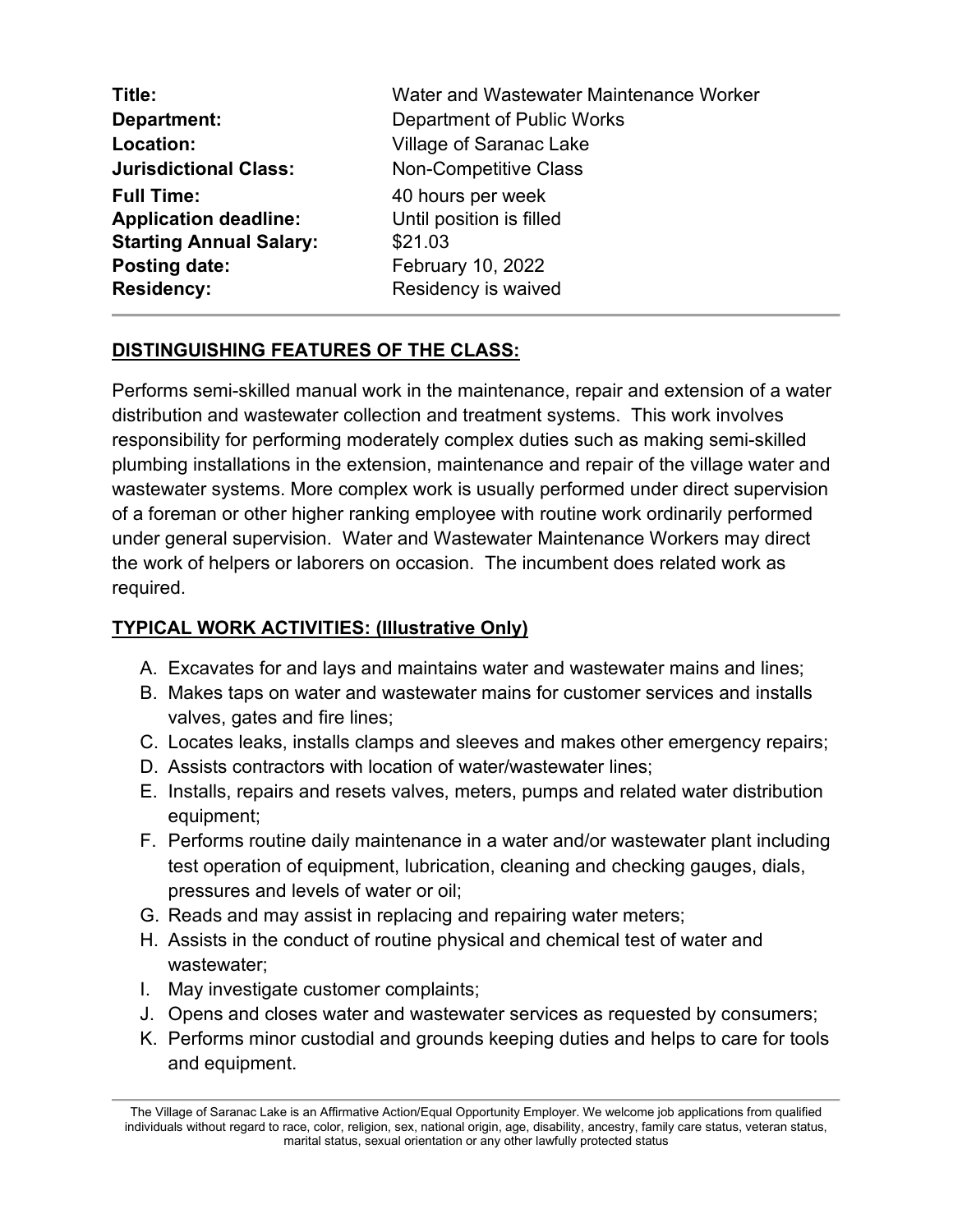# **FULL PERFORMANCE, KNOWLEDGE, SKILLS, ABILITIES, AND PERSONAL CHARACTERISTICS:**

- A. Working knowledge of the common practices, principles, terminology and safety precautions used in the maintenance and extension of water and wastewater systems;
- B. Good knowledge of the use of tools and equipment required in the construction and repair of water and wastewater systems;
- C. Ability to perform heavy manual labor for extended periods, sometimes under adverse weather conditions;
- D. Willingness to report for emergencies;
- E. Ability to understand and carry out oral and written instructions;
- F. Dependability;
- G. Industrious.

# **MINIMUM QUALIFICATIONS:**

A. One (1) year of experience as a plumber's helper or in the maintenance of a public or private water or wastewater system.

#### **SPECIAL REQUIREMENT:**

A. Possession of valid New York State Commercial Driver's License (CDL) at time of application.

### **IF POSITION REQUIRES:**

- A. Possession of the required certificate as issued by the New York State Department of Environmental Conservation, 6 NYCRR Part 6501.11, appropriate to the plant at the time of appointment.
- B. Possession of the required certificate as issued by the New York State Department of Health, Bureau of Public Water Supply Protection, under the provisions of the New York State Sanitary Code-Chapter 1, appropriate to the plant at the time of appointment.

# **Generous benefits package including NYS Retirement System**

The Village of Saranac Lake is an Affirmative Action/Equal Opportunity Employer. We welcome job applications from qualified individuals without regard to race, color, religion, sex, national origin, age, disability, ancestry, family care status, veteran status, marital status, sexual orientation or any other lawfully protected status